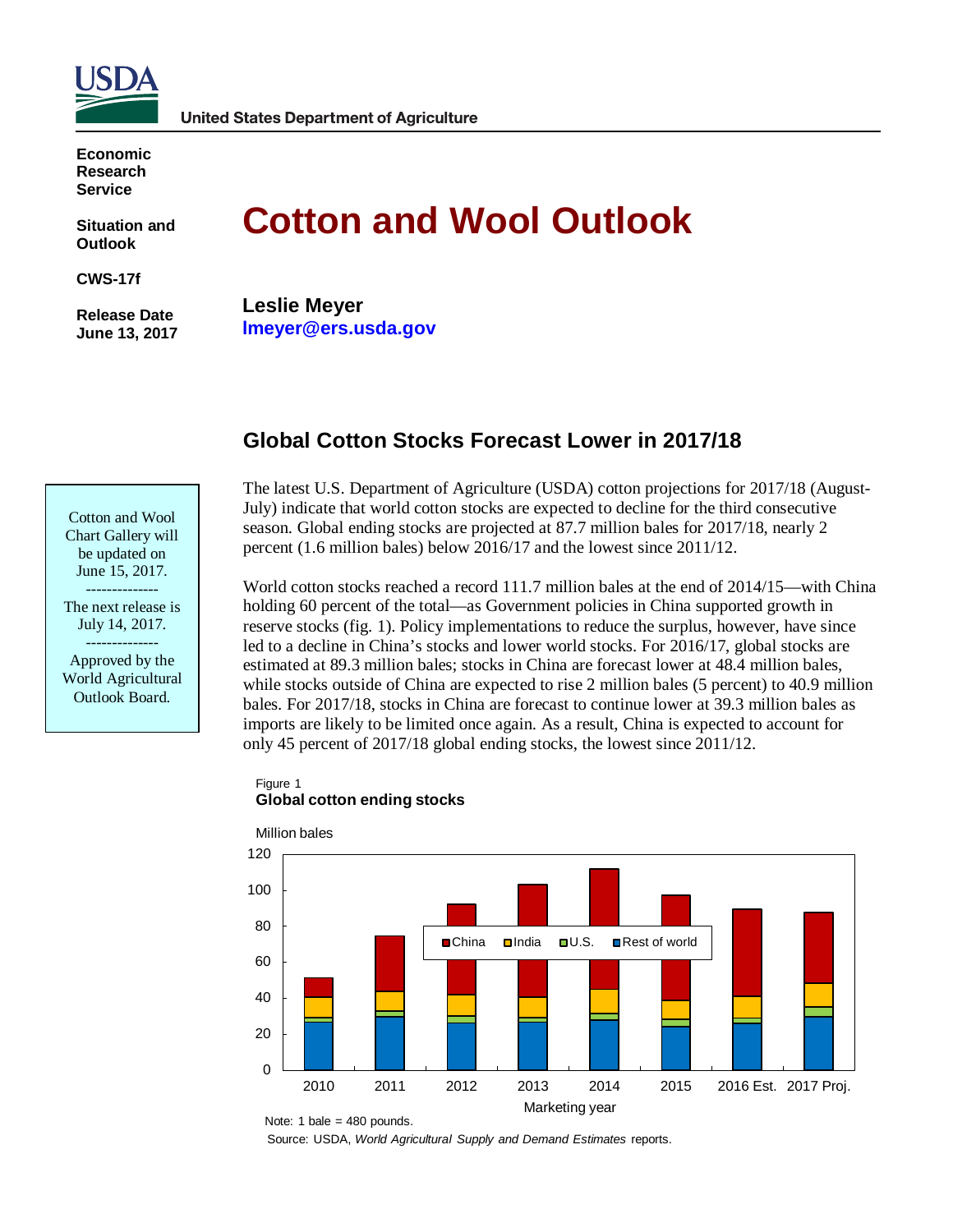# *U.S. Cotton Production Forecast Unchanged in June*

USDA's 2017 U.S. cotton crop projection remains at 19.2 million bales in June and is 12 percent above the final 2016 crop. Planting conditions have been generally favorable this spring, and the effect on area and yield remains uncertain as planting is still in progress.

The planting estimate of 12.2 million acres will be updated in USDA's *Acreage* report released on June 30. The report will include actual plantings as of early June, as well as estimates of any remaining cotton to be planted. As of June 11, 92 percent of the expected acreage had been planted, slightly above the 2012-16 average of 90 percent. In addition, 15 percent of the cotton area was squaring by June 11, compared with 12 percent for both last season and the 5-year average.

Based on current projections, U.S. cotton harvested area is forecast at nearly 11.4 million acres in 2017, reflecting a 7-percent abandonment rate that is below average but is slightly above the last two seasons. The 2017 U.S. cotton yield is forecast at 810 pounds per harvested acre, compared with 867 pounds per harvested acre in 2016. USDA's National Agricultural Statistics Service will begin "in field" production surveys in August.

# *Demand Projection for 2017/18 Reduced; Stocks Higher*

U.S. cotton demand for 2017/18 is projected at 16.9 million bales, 500,000 bales below May's forecast. The export estimate—at 13.5 million bales—accounted for the decrease this month as higher anticipated foreign production is expected to reduce global import demand; U.S. exports in 2017/18 are forecast 1 million bales below 2016/17. Despite June's forecast reduction in world cotton imports, 2017/18 expectations remain the largest in four seasons. The U.S. share of world trade is forecast at nearly 37 percent, the second highest in 7 years behind 2016/17's estimate of 39 percent. Meanwhile, U.S. cotton mill use is projected at 3.4 million bales, compared with the 2016/17 estimate of 3.3 million bales.

Based on these supply and demand estimates, U.S. cotton ending stocks for 2017/18 are projected at 5.5 million bales, 2.3 million bales above the beginning level and the highest since 2008/09. Consequently, the stocks-to-use ratio is forecast to rise considerably to 32.5 percent, also the highest in 9 years. The forecast for the 2017/18 U.S. average farm price is projected to range between 54 cents and 74 cents per pound, with the midpoint of this range falling between last season's estimate of 68.5 cents per pound and 2015/16's farm price of 61.2 cents.

### *Supply and Demand for 2016/17 Unchanged*

For 2016/17, U.S. cotton demand remains estimated at 17.8 million bales, the highest since 2010/11 as U.S. exports—at 14.5 million bales—are expected to reach their second-largest on record. And, with the cotton supply estimated at 21.0 million bales, U.S. ending stocks are expected at 3.2 million bales at season's end, a stocks-to-use ratio equal to 18 percent; both the stock level and ratio would be the lowest in 3 years.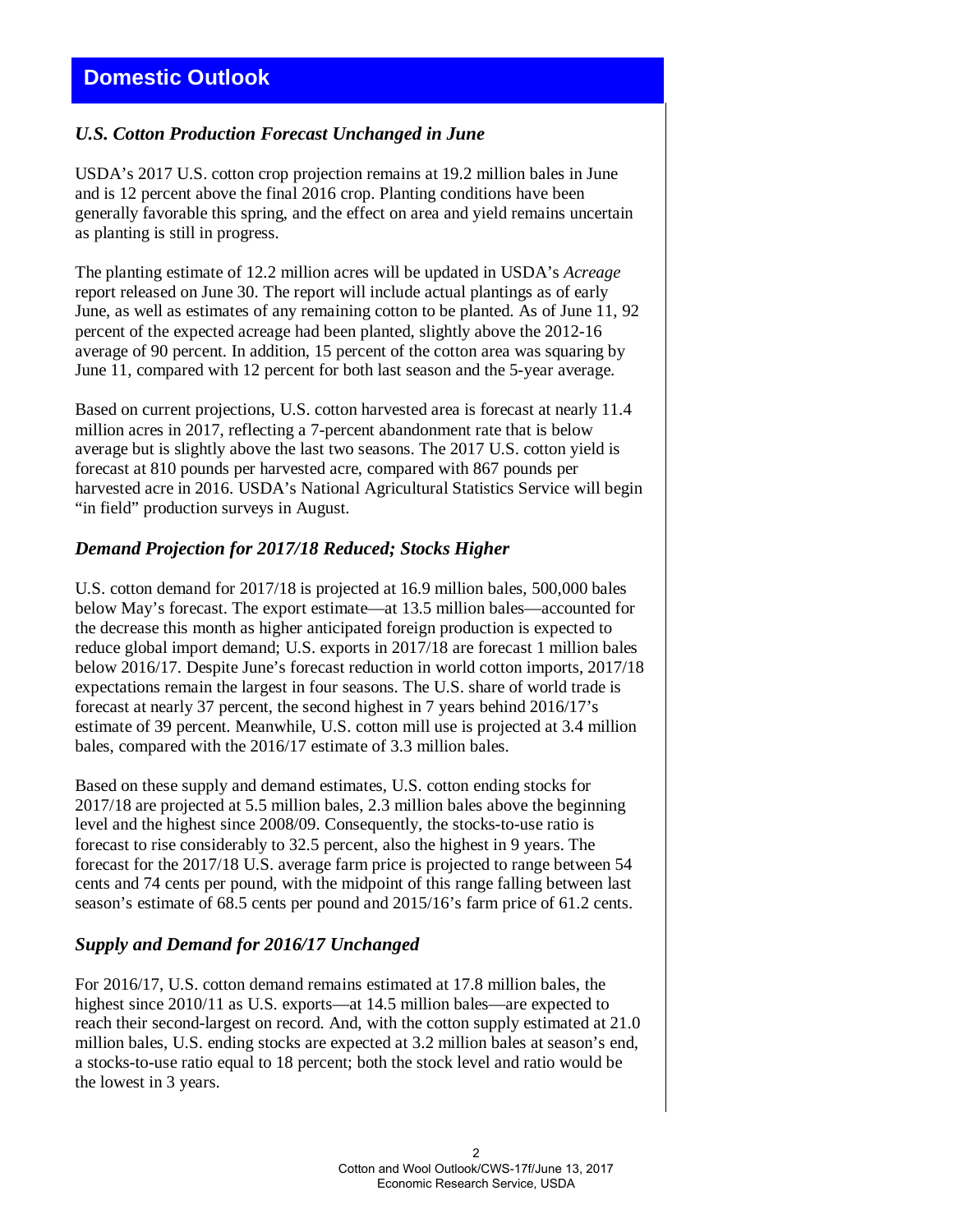# *World Cotton Production Expected To Rise in 2017/18*

Global cotton production in 2017/18 is forecast at 114.7 million bales, 8 percent (8.7 million bales) above the previous season and, if realized, the largest crop in 3 years. Larger crops are anticipated from all of the major cotton-producing countries in 2017/18, as relative prices favor cotton over competing crops around the world. India is expected to be the largest producer for the third consecutive season in 2017/18, reaching 28.0 million bales (+1.5 million bales) and accounting for nearly one quarter of the global cotton crop; a rebound in area, with a yield near the 5-year average, is driving India's increase in 2017/18.

Production in China is forecast at 24.0 million bales (+1.25 million bales) in 2017/18—the largest crop since 2014/15—as area is expected to rise 5 percent. In addition, most of the cotton crop is grown in the high-yielding region of Xinjiang in northwestern China. As a result, the national yield is forecast at a record 1,713 kg/hectare in 2017/18, slightly above the previous season.

Pakistan's production is projected to rebound nearly 21 percent to 9.3 million bales (+1.6 million bales), with the anticipated increase attributable to both higher area and yield in 2017/18. To a lesser degree, cotton production for Brazil and Australia is also forecast to rise in 2017/18 to 7.0 million bales (+0.2 million bales) and 4.8 million bales (+0.4 million bales), respectively. For Brazil, the production increase is linked to higher area; Australia's gain is attributable to a significantly higher yield, a function of the increased share of cotton devoted to irrigated area in 2017/18.

World cotton harvested area in 2017/18 is projected at 32.1 million hectares (79.4 million acres), 9 percent above 2016/17 and the highest in 3 years. The global cotton yield is forecast at 778 kg/hectare (694 pounds per harvested acre) in 2017/18, slightly above the 5-year average.

### *Global Cotton Mill Use and Trade Forecast Higher in 2017/18*

World cotton mill use is projected to reach 116.5 million bales in 2017/18, nearly 3 million bales (2.6 percent) above 2016/17, reflecting anticipated growth in the global economy. If realized, cotton mill consumption would be the highest since 2009/10's 119.5 million bales. China and India are the leading spinners of raw cotton, with a combined consumption of more than 62 million bales, or 53 percent of the expected world total for 2017/18.

Cotton mill use in China is forecast at 38.0 million bales in 2017/18, 500,000 bales above 2016/17 and the highest estimated consumption since an equal amount was used in 2011/12. With local textile mills anticipated to have access to raw cotton from the national reserve again in 2017/18, cotton yarn imports are likely to be reduced from previous years. In 2016/17, China is forecast to import about 8.5 million bale-equivalents of cotton yarn, with Vietnam, India, and Pakistan providing about 80 percent of the total (fig. 2). While the import volume remains considerable, China imported a record 9.7 million bale-equivalents of cotton yarn in 2014/15.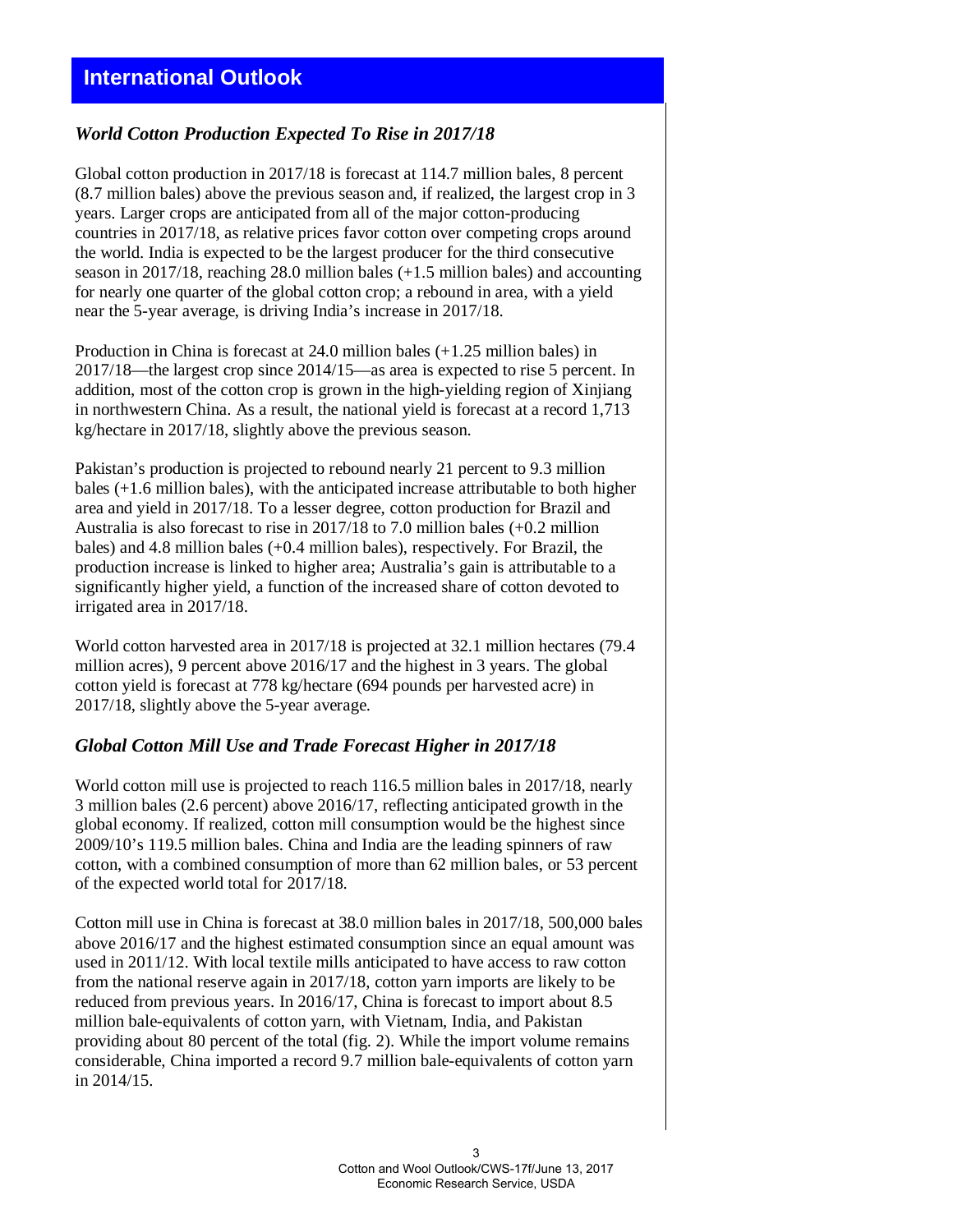### Figure 2 **Leading cotton yarn exporters to China**

Million bales



Source: USDA, Economic Research Service calculations based on World Trade Atlas data for HTS 5205.

India's cotton consumption is projected to rise about 2 percent to 24.2 million bales in 2017/18. However, due to China's anticipated reduction in yarn imports, India's mill use is forecast below the record of 24.5 million bales set in 2014/15. In Pakistan, cotton mill use is projected to rise 300,000 bales (3 percent) to 10.6 million bales in 2017/18 as the country's crop recovers. Turkey's consumption is forecast to rebound to 6.55 million bales in 2017/18 as supplies rise. Meanwhile, record cotton mill use is expected to continue in Bangladesh and Vietnam, with consumption forecast at 6.9 million bales and 5.9 million bales, respectively.

Global cotton trade is forecast at 36.8 million bales in 2017/18, marginally above a year earlier and the highest in 4 years, when world trade totaled 41.1 million bales. With all the major producing countries expected to have larger crops in 2017/18, exports for the major shippers—with the exception of the United States—are forecast to rise. Australia is projected to ship 4.25 million bales of cotton in 2017/18, nearly 12 percent above 2016/17 due to increased supply. Meanwhile, India's exports are expected to remain at a relatively low 4.2 million bales.

At the same time, projections for the major importers are mixed. Bangladesh remains the leading cotton importer, with imports projected at a record 7.1 million bales, nearly 14 percent higher than 2016/17. Like Bangladesh, Vietnam's thriving textile industry is expected to import 6.2 million bales in 2017/18, also a record. Imports by China are expected to remain near the current season's 5.0 million bales as policies to dispose of reserve stocks continue. In contrast, cotton imports for Pakistan and India are projected to decline considerably as higher production prospects limit the need for imported cotton.

Global ending stocks are forecast at 87.7 million bales at the end of 2017/18, a 2 percent reduction from the beginning level. Stocks would be at their lowest level in 6 years. With world cotton use expected to exceed production for the third consecutive season in 2017/18, the global stocks-to-use ratio is estimated to decline to 75 percent, compared with a 5-year average of 89 percent. However, the world stocks-to-use outside of China is projected to rise to the highest level since 2011/12 to 41.5 percent. Consequently, the 2017/18 world cotton price is expected to decline from 83 cents per pound, the average estimated for 2016/17.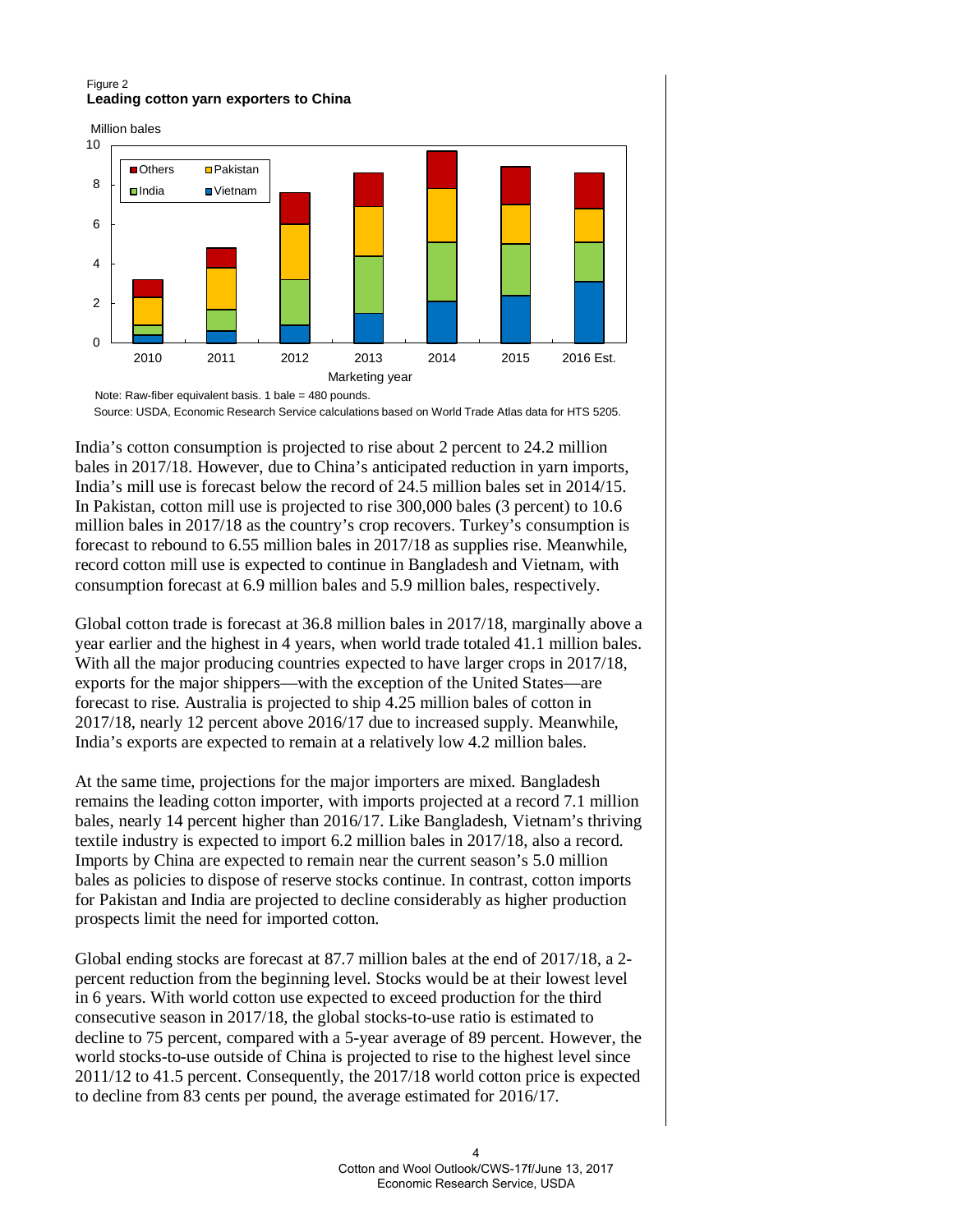# **Contacts and Links**

### **Contact Information**

Leslie Meyer (202) 694-5307 lmeyer@ers.usda.gov Carolyn Liggon (web publishing) (202) 694-5056 cvliggon@ers.usda.gov

**Subscription Information**

Subscribe to ERS e-mail notification service at <http://www.ers.usda.gov/subscribe-to-ers> [-e-newsletters.aspx t](http://www.ers.usda.gov/subscribe-to-ers-e-newsletters.aspx)o receive timely notification of newsletter availability.

## *Data*

Cotton and [Wool Monthly Tables](http://ers.usda.gov/publications/cws-cotton-and-wool-outlook)

[Cotton and Wool Chart](http://www.ers.usda.gov/data-products/cotton-and-%20wool-chart-gallery.aspx#.UguTC6z8J8E) Gallery

## *Related Websites*

<http://usda.mannlib.cornell.edu/MannUsda/viewDocumentInfo.do?documentID=1194>

<http://www.ers.usda.gov/topics/crops/cotton-wool.aspx>

<http://usda.mannlib.cornell.edu/MannUsda/viewDocumentInfo.do?documentID=1281>

The U.S. Department of Agriculture (USDA) prohibits discrimination in all its programs and activities on the basis of race, color, national origin, age, disability, and where applicable, sex, marital status, familial status, parental status, religion, sexual orientation, genetic information, political beliefs, reprisal, or because all or a part of an individual's income is derived from any public assistance program. (Not all prohibited bases apply to all programs.) Persons with disabilities who require alternative means for communication of program information (Braille, large print, audiotape, etc.) should contact USDA's TARGET Center at (202) 720-2600 (voice and TDD). To file a complaint of discrimination, write to USDA, Director, Office of Civil Rights, 1400 Independence Avenue, SW, Washington, DC 20250-9410 or call (800) 795-3272 (voice) or (202) 720-6382 (TDD). USDA is an equal opportunity provider and employer.

#### **E-mail Notification**

Readers of ERS outlook reports have two ways they can receive an e-mail notice about release of reports and associated data.

• Receive timely notification (soon) after the report is posted on the web) via USDA's Economics, Statistics, and Market Information System (which is housed at Cornell University's Mann Library). Go to [http://usda.mannlib.cornell.edu/Mann](http://usda.mannlib.cornell.edu/MannUsda/aboutEmailService.do) [Usda/aboutEmailService.do a](http://usda.mannlib.cornell.edu/MannUsda/aboutEmailService.do)nd follow the instructions to receive e-mail notices about ERS, Agricultural Marketing Service, National Agricultural Statistics Service, and World Agricultural Outlook Board products.

• Receive weekly notification (on Friday afternoon) via the ERS website. Go to [http://www.ers.usda.gov/subscribe](http://www.ers.usda.gov/subscribe-)to-ers-e-newsletters.aspx and follow the instructions to receive notices about ERS outlook reports, Amber Waves magazine, and other reports and data products on specific topics. ERS also offers RSS (really simple syndication) feeds for all ERS products. Go to <http://www.ers.usda.gov/rss/> to get started.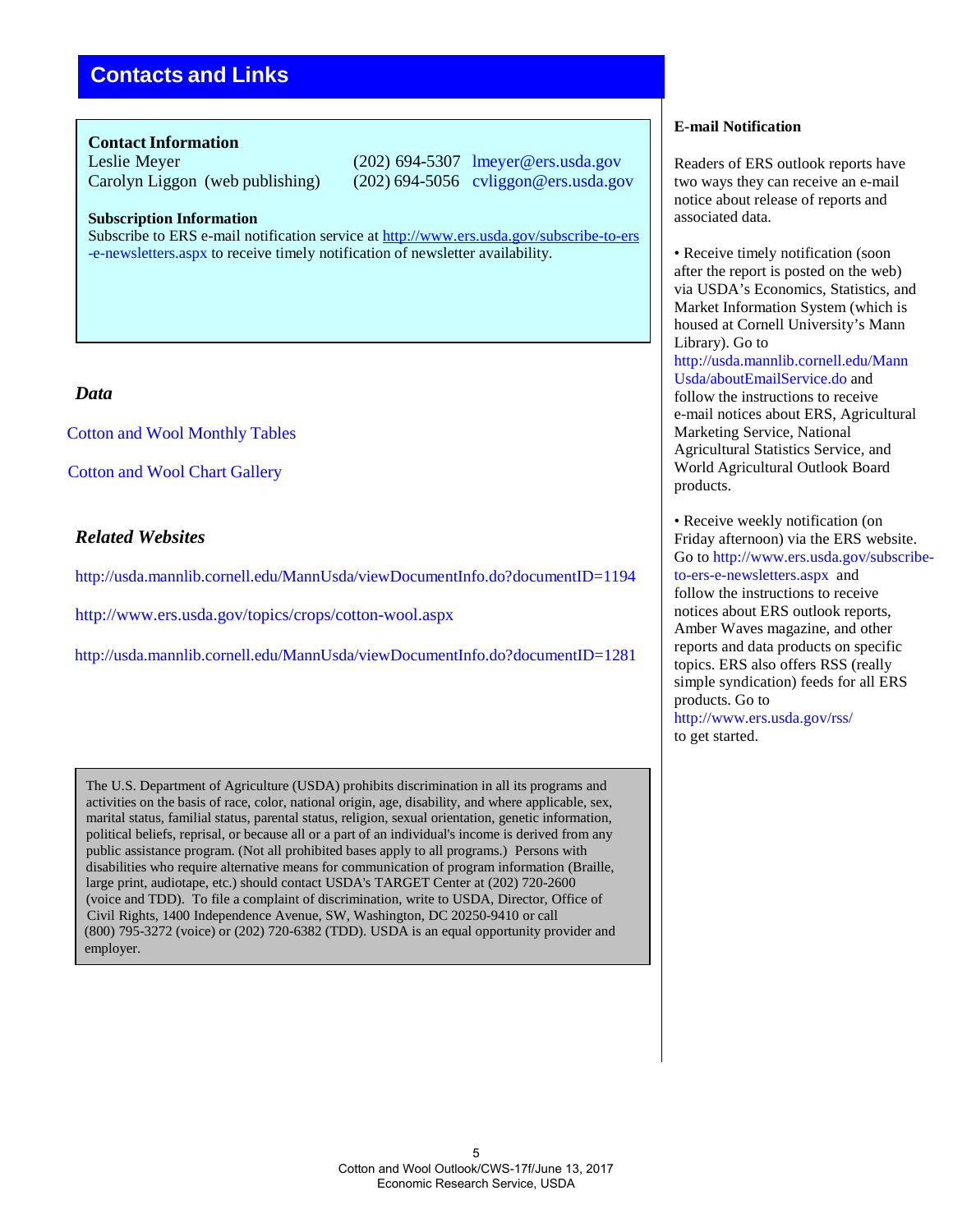| ,, oo worr o ap            | 2017/18     |         |                      |        |  |
|----------------------------|-------------|---------|----------------------|--------|--|
| Item                       | 2015/16     | 2016/17 | May                  | June   |  |
|                            |             |         | Million acres        |        |  |
| Upland:                    |             |         |                      |        |  |
| Planted                    | 8.422       | 9.878   | 12.001               | 12.001 |  |
| Harvested                  | 7.920       | 9.320   | 11.151               | 11.115 |  |
|                            |             |         | Pounds               |        |  |
|                            |             |         |                      |        |  |
| Yield/harvested acre       | 755         | 855     | 796                  | 796    |  |
|                            |             |         | <b>Million bales</b> |        |  |
| Beginning stocks           | 3.391       | 3.664   | 3.128                | 3.138  |  |
| Production                 | 12.455      | 16.601  | 18.500               | 18.500 |  |
| Total supply <sup>1</sup>  | 15.876      | 20.273  | 21.638               | 21.648 |  |
| Mill use                   | 3.425       | 3.275   | 3.375                | 3.375  |  |
| Exports                    | 8.619       | 13.880  | 13.375               | 12.875 |  |
| Total use                  | 12.044      | 17.155  | 16.750               | 16.250 |  |
| Ending stocks <sup>2</sup> | 3.664       | 3.138   | 4.878                | 5.388  |  |
|                            |             |         | Percent              |        |  |
| Stocks-to-use ratio        | 30.4        | 18.3    | 29.1                 | 33.2   |  |
|                            |             |         | 1,000 acres          |        |  |
| Extra-long staple:         |             |         |                      |        |  |
| Planted                    | 158.5       | 194.5   | 232.0                | 232.0  |  |
| Harvested                  | 154.9       | 187.8   | 229.0                | 229.0  |  |
|                            |             |         | Pounds               |        |  |
|                            |             |         |                      |        |  |
| Yield/harvested acre       | 1,342       | 1,454   | 1,467                | 1,467  |  |
|                            | 1,000 bales |         |                      |        |  |
| Beginning stocks           | 259         | 136     | 72                   | 62     |  |
| Production                 | 433         | 569     | 700                  | 700    |  |
| Total supply <sup>1</sup>  | 695         | 707     | 772                  | 762    |  |
| Mill use                   | 25          | 25      | 25                   | 25     |  |
| Exports                    | 534         | 620     | 625                  | 625    |  |
| Total use                  | 559         | 645     | 650                  | 650    |  |
| Ending stocks <sup>2</sup> | 136         | 62      | 122                  | 112    |  |
|                            |             |         | Percent              |        |  |
| Stocks-to-use ratio        | 24.3        | 9.6     | 18.8                 | 17.2   |  |

### Table 1--U.S. cotton supply and use estimates

Note: 1 bale = 480 pounds.

<sup>1</sup>Includes imports. <sup>2</sup>Includes unaccounted.

Source: USDA, World Agricultural Outlook Board.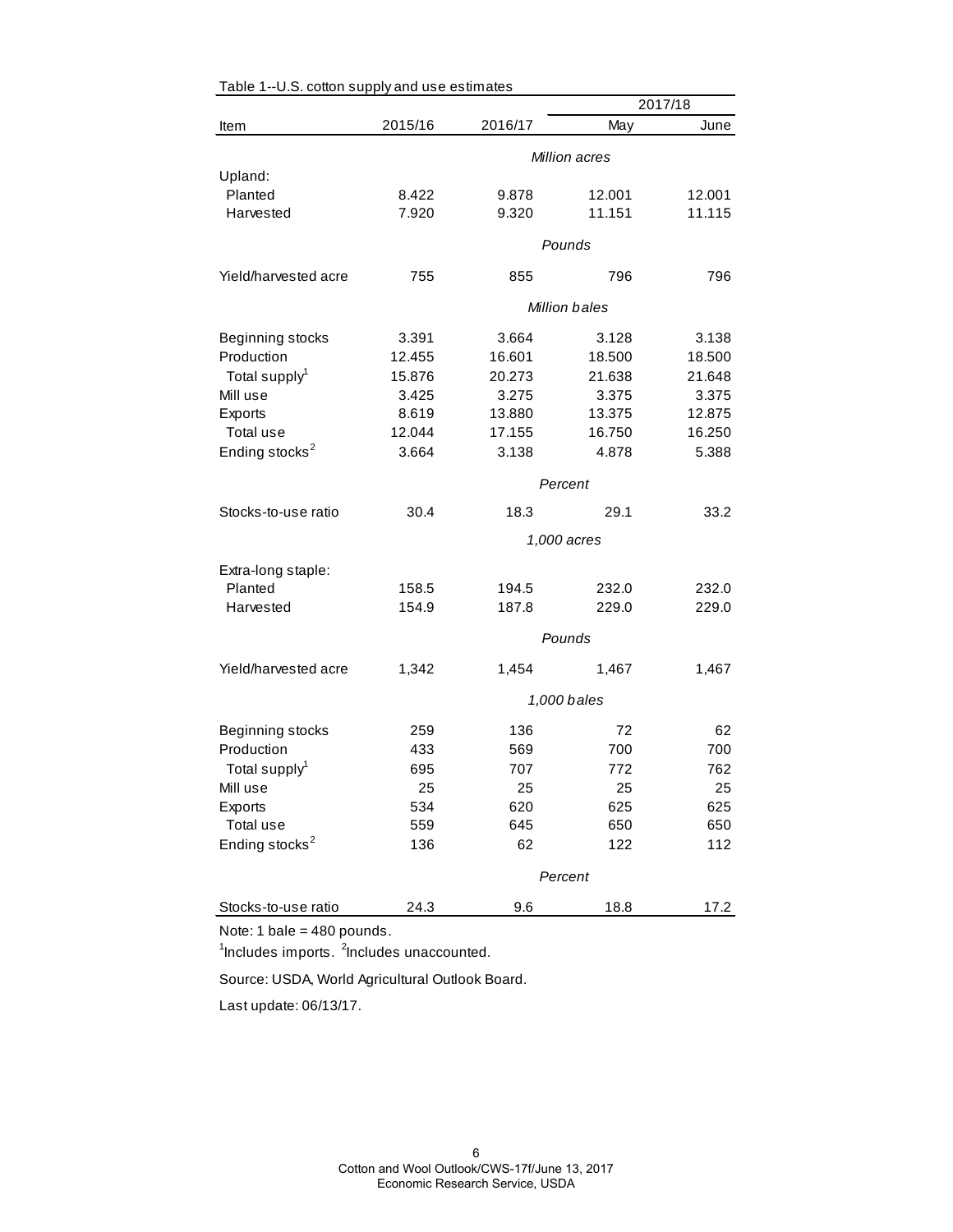|                      |         | 2017/18 |               |        |
|----------------------|---------|---------|---------------|--------|
| Item                 | 2015/16 | 2016/17 | May           | June   |
|                      |         |         | Million bales |        |
| Supply:              |         |         |               |        |
| Beginning stocks--   |         |         |               |        |
| World                | 111.74  | 97.17   | 89.52         | 89.34  |
| Foreign              | 108.09  | 93.37   | 86.32         | 86.14  |
| Production--         |         |         |               |        |
| World                | 96.79   | 105.99  | 113.22        | 114.73 |
| Foreign              | 83.90   | 88.82   | 94.02         | 95.53  |
| Imports--            |         |         |               |        |
| World                | 35.19   | 36.39   | 37.63         | 36.85  |
| Foreign              | 35.16   | 36.38   | 37.62         | 36.84  |
| Use:                 |         |         |               |        |
| Mill use--           |         |         |               |        |
| World                | 111.22  | 113.57  | 115.75        | 116.51 |
| Foreign              | 107.77  | 110.27  | 112.35        | 113.11 |
| Exports--            |         |         |               |        |
| World                | 35.30   | 36.80   | 37.63         | 36.84  |
| Foreign              | 26.14   | 22.30   | 23.63         | 23.34  |
| Ending stocks--      |         |         |               |        |
| World                | 97.17   | 89.34   | 87.14         | 87.71  |
| Foreign              | 93.37   | 86.14   | 82.14         | 82.21  |
|                      | Percent |         |               |        |
| Stocks-to-use ratio: |         |         |               |        |
| World                | 87.4    | 78.7    | 75.3          | 75.3   |
| Foreign              | 86.6    | 78.1    | 73.1          | 72.7   |

Table 2--World cotton supply and use estimates

Note: 1 bale = 480 pounds.

Source: USDA, World Agricultural Outlook Board.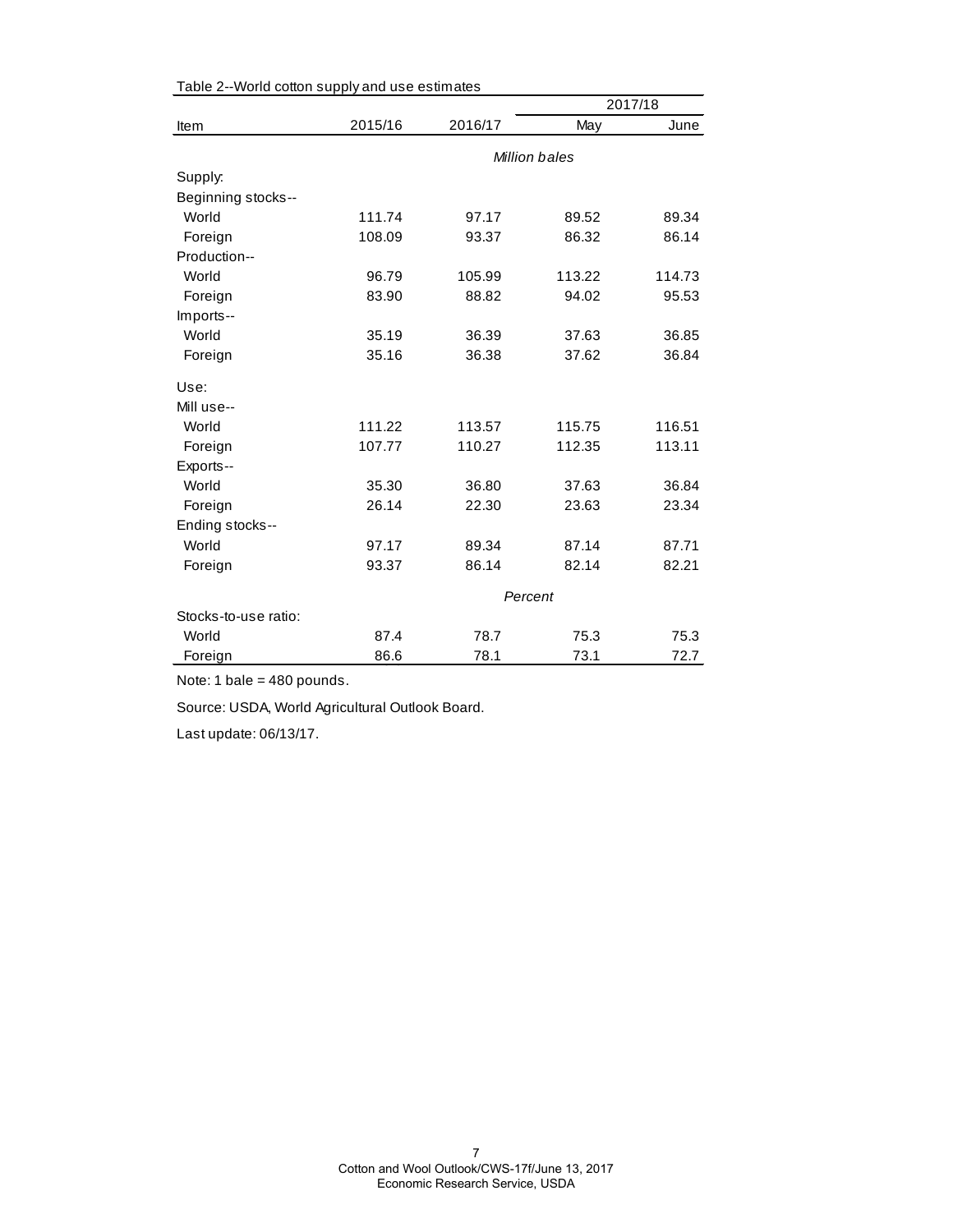| Table 3--U.S. fiber supply |           |                |           |           |
|----------------------------|-----------|----------------|-----------|-----------|
|                            | Feb.      | Mar.           | Apr.      | Apr.      |
| Item                       | 2017      | 2017           | 2017      | 2016      |
|                            |           | 1,000 bales    |           |           |
| Cotton:                    |           |                |           |           |
| Stocks, beginning          | 12,954    | 11,889         | 9,709     | 9,032     |
| Ginnings                   | 827       | 0              | 0         | 0         |
| Imports since August 1     | 3.3       | 3.8            | 4.0       | 31.1      |
|                            |           |                |           |           |
|                            |           | Million pounds |           |           |
| Manufactured fiber:        |           |                |           |           |
| Production                 | 513.8     | 543.6          | 536.1     | 537.8     |
| Noncellulosic              | 513.8     | 543.6          | 536.1     | 537.8     |
| Cellulosic                 | <b>NA</b> | NA             | <b>NA</b> | <b>NA</b> |
| Total since January 1      | 1,033.1   | 1,576.7        | 2,112.8   | 2,110.1   |
|                            |           |                |           |           |
|                            | Jan.      | Feb.           | Mar.      | Mar.      |
|                            | 2017      | 2017           | 2017      | 2016      |
|                            |           |                |           |           |
|                            |           | Million pounds |           |           |
| Raw fiber imports          | 197.3     | 166.8          | 207.0     | 192.8     |
| Noncellulosic              | 180.3     | 153.0          | 190.4     | 176.1     |
| Cellulosic                 | 17.0      | 13.8           | 16.6      | 16.7      |
| Total since January 1      | 197.3     | 364.0          | 571.0     | 567.1     |
|                            |           | 1,000 pounds   |           |           |
| Wool and mohair:           |           |                |           |           |
| Raw wool imports, clean    | 488.1     | 490.8          | 747.9     | 600.5     |
| 48s-and-finer              | 241.1     | 344.8          | 482.4     | 531.3     |
| Not-finer-than-46s         | 247.0     | 146.1          | 265.5     | 69.2      |
| Total since January 1      | 488.1     | 978.9          | 1,726.8   | 1,486.9   |
| Wool top imports           | 264.9     | 128.4          | 256.7     | 277.6     |
| Total since January 1      | 264.9     | 393.3          | 650.0     | 709.0     |
| Mohair imports, clean      | 0.0       | 0.0            | 0.0       | 13.2      |
| Total since January 1      | 0.0       | 0.0            | 0.0       | 13.2      |

Note: 1 bale = 480 pounds.  $NA = Not available$ .

Sources: USDA, National Agricultural Statistics Service; U.S. Dept. of Commerce, U.S. Census Bureau; and *Fiber Organon* .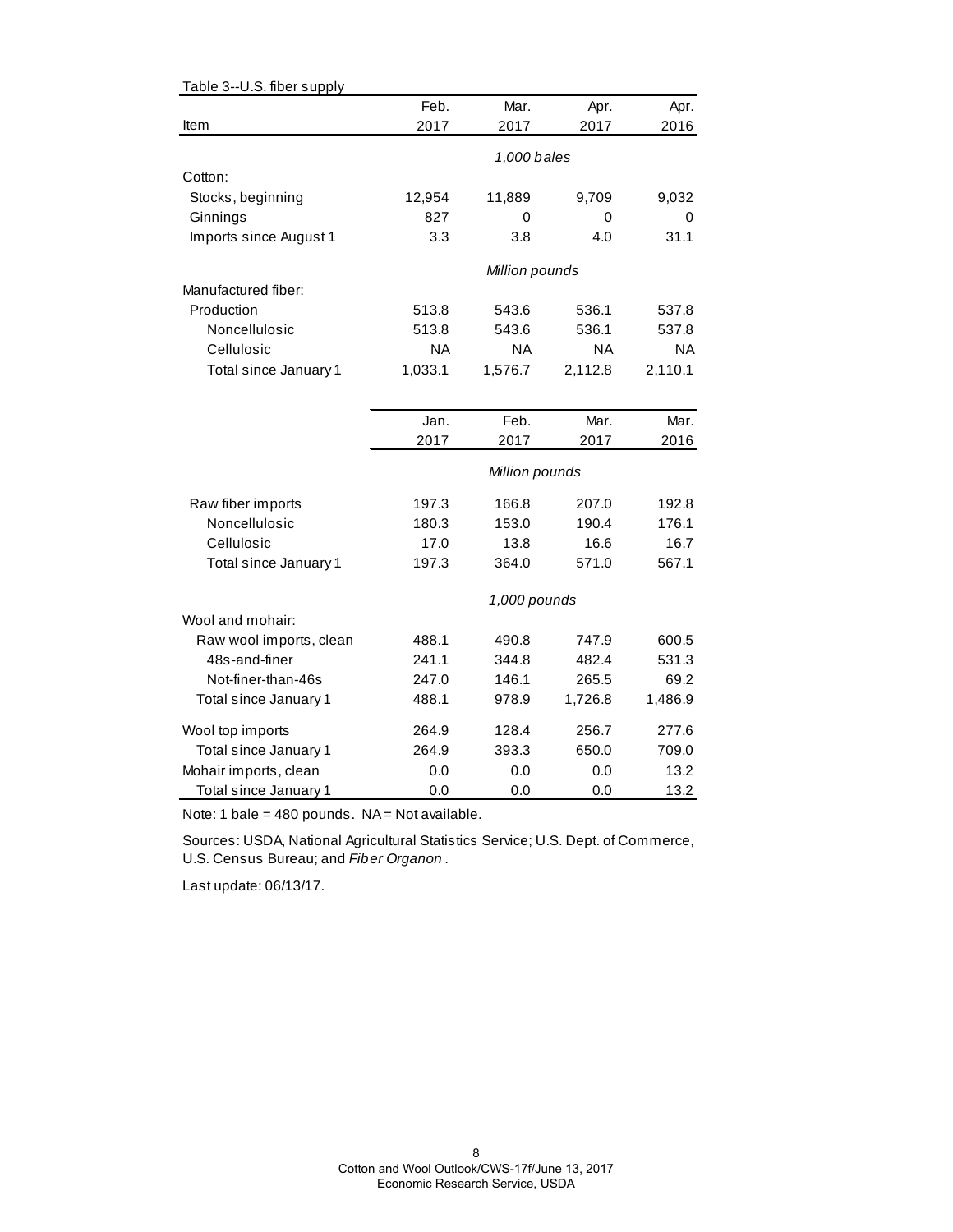| Table 4--U.S. fiber demand            |       |                |         |         |
|---------------------------------------|-------|----------------|---------|---------|
|                                       | Feb.  | Mar.           | Apr.    | Apr.    |
| Item                                  | 2017  | 2017           | 2017    | 2016    |
|                                       |       |                |         |         |
|                                       |       | 1,000 bales    |         |         |
| Cotton:                               |       |                |         |         |
| All consumed by mills <sup>1</sup>    | 277   | 300            | 256     | 296     |
| Total since August 1                  | 1,907 | 2,207          | 2,463   | 2,595   |
| Daily rate                            | 13.9  | 13.0           | 12.8    | 14.1    |
| Upland consumed by mills <sup>1</sup> | 275   | 297            | 253     | 294     |
| Total since August 1                  | 1,890 | 2,187          | 2,440   | 2,575   |
| Daily rate                            | 13.7  | 12.9           | 12.7    | 14.0    |
| Upland exports                        | 1,557 | 1,826          | 1,618   | 983     |
| Total since August 1                  | 6,810 | 8,636          | 10,254  | 5,887   |
| Sales for next season                 | 496   | 658            | 533     | 72      |
| Total since August 1                  | 1,253 | 1,911          | 2,444   | 1,215   |
|                                       |       |                |         |         |
| Extra-long staple exports             | 57.8  | 56.5           | 68.3    | 54.7    |
| Total since August 1                  | 370.0 | 426.5          | 494.8   | 390.2   |
| Sales for next season                 | 2.0   | 15.2           | 25.2    | 2.4     |
| Total since August 1                  | 2.0   | 17.1           | 42.3    | 3.3     |
|                                       | Jan.  | Feb.           | Mar.    | Mar.    |
|                                       | 2017  | 2017           | 2017    | 2016    |
|                                       |       | Million pounds |         |         |
| Manufactured fiber:                   |       |                |         |         |
| Raw fiber exports                     | 51.7  | 49.4           | 55.1    | 48.9    |
| Noncellulosic                         | 51.3  | 49.1           | 54.8    | 48.3    |
| Cellulosic                            | 0.4   | 0.3            | 0.3     | 0.6     |
| Total since January 1                 | 51.7  | 101.2          | 156.3   | 138.3   |
|                                       |       | 1,000 pounds   |         |         |
| Wool and mohair:                      |       |                |         |         |
| Raw wool exports, clean               | 495.6 | 197.0          | 528.2   | 806.4   |
| Total since January 1                 | 495.6 | 692.6          | 1,220.8 | 1,334.9 |
| Wool top exports                      | 106.8 | 133.9          | 131.0   | 66.2    |
| Total since January 1                 | 106.8 | 240.7          | 371.7   | 257.7   |
| Mohair exports, clean                 | 30.8  | 0.0            | 91.4    | 0.0     |
| Total since January 1                 | 30.8  | 30.8           | 122.3   | 69.5    |

Note: 1 bale = 480 pounds.

<sup>1</sup>Estimated by USDA.

Sources: USDA, Farm Service Agency; USDA, Foreign Agricultural Service, *U.S. Export Sales* ; U.S. Dept. of Commerce, U.S. Census Bureau; and *Fiber Organon.*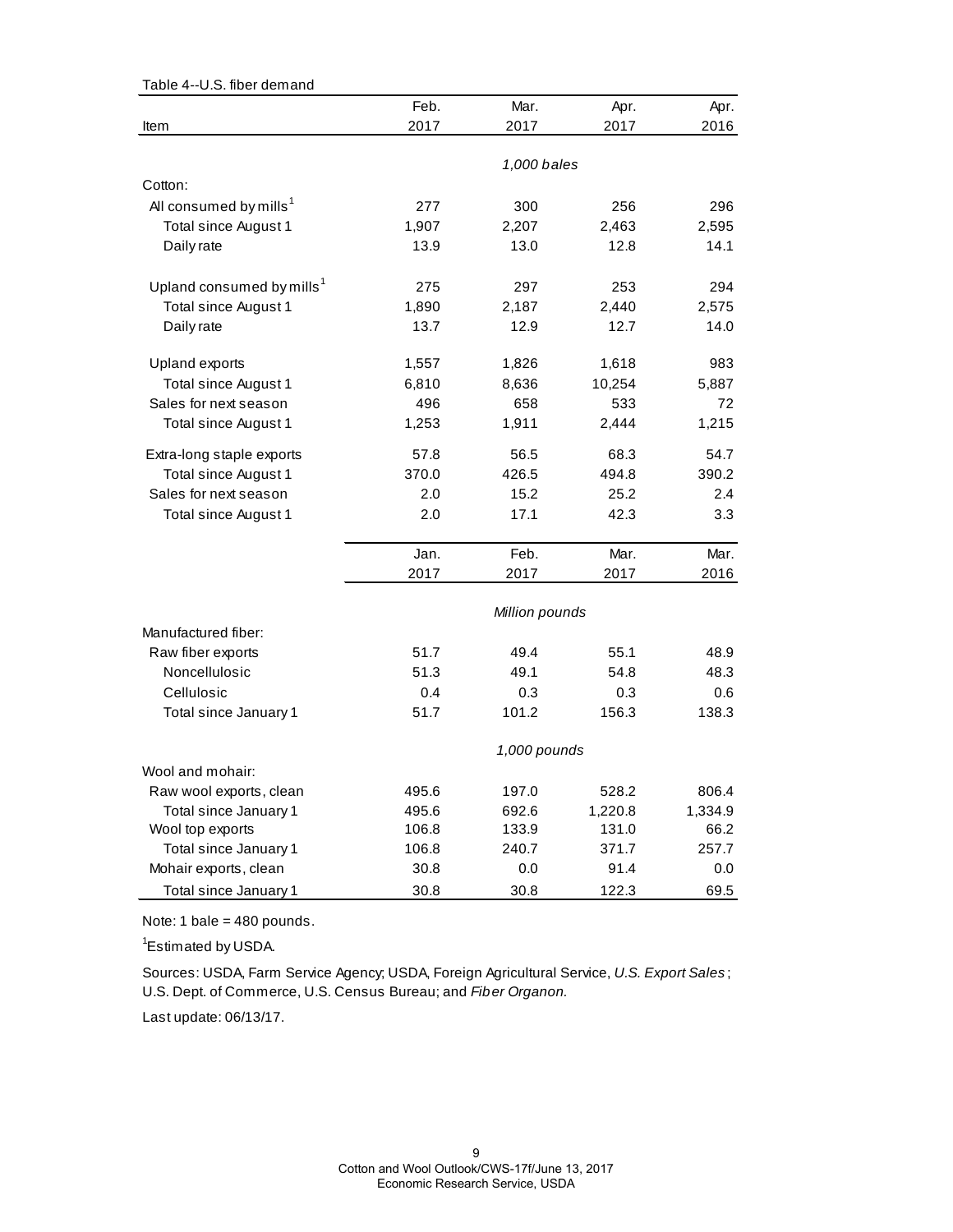|                             | Mar.      | Apr.              | May       | May    |
|-----------------------------|-----------|-------------------|-----------|--------|
| Item                        | 2017      | 2017              | 2017      | 2016   |
|                             |           |                   |           |        |
|                             |           | Cents per pound   |           |        |
| Domestic cotton prices:     |           |                   |           |        |
| Adjusted world price        | 67.83     | 68.24             | 70.03     | 51.01  |
| Upland spot 41-34           | 74.33     | 74.13             | 75.75     | 60.36  |
| Pima spot 02-46             | 146.00    | 146.00            | 146.00    | 125.50 |
| Average price received by   |           |                   |           |        |
| upland producers            | 68.80     | 68.90             | NA.       | 63.20  |
| Far Eastern cotton quotes:  |           |                   |           |        |
| A Index                     | 86.88     | 86.99             | 87.98     | 70.25  |
| Memphis/Eastern             | 88.25     | 88.06             | 89.25     | 74.19  |
| Memphis/Orleans/Texas       | 86.85     | 86.88             | 88.25     | 71.19  |
| California/Arizona          | 90.15     | 90.31             | 91.50     | 74.94  |
|                             |           | Dollars per pound |           |        |
| Wool prices (clean):        |           |                   |           |        |
| <b>U.S. 58s</b>             | 3.15      | 3.24              | 3.30      | 3.26   |
| Australian 58s <sup>1</sup> | 4.00      | 3.97              | 4.00      | 4.01   |
| <b>U.S. 60s</b>             | 3.53      | 3.30              | 3.68      | 3.40   |
| Australian 60s <sup>1</sup> | <b>NQ</b> | <b>NQ</b>         | <b>NQ</b> | NQ.    |
| <b>U.S. 64s</b>             | 4.33      | 4.24              | 4.39      | 4.00   |
| Australian 64s <sup>1</sup> | 5.28      | 5.10              | 5.23      | 4.80   |

### Table 5--U.S. and world fiber prices

NA = Not available. NQ = No quote.

<sup>1</sup>In bond, Charleston, SC.

Sources: USDA, *Cotton Price Statistics* ; Cotlook Ltd., *Cotton Outlook;* and trade reports.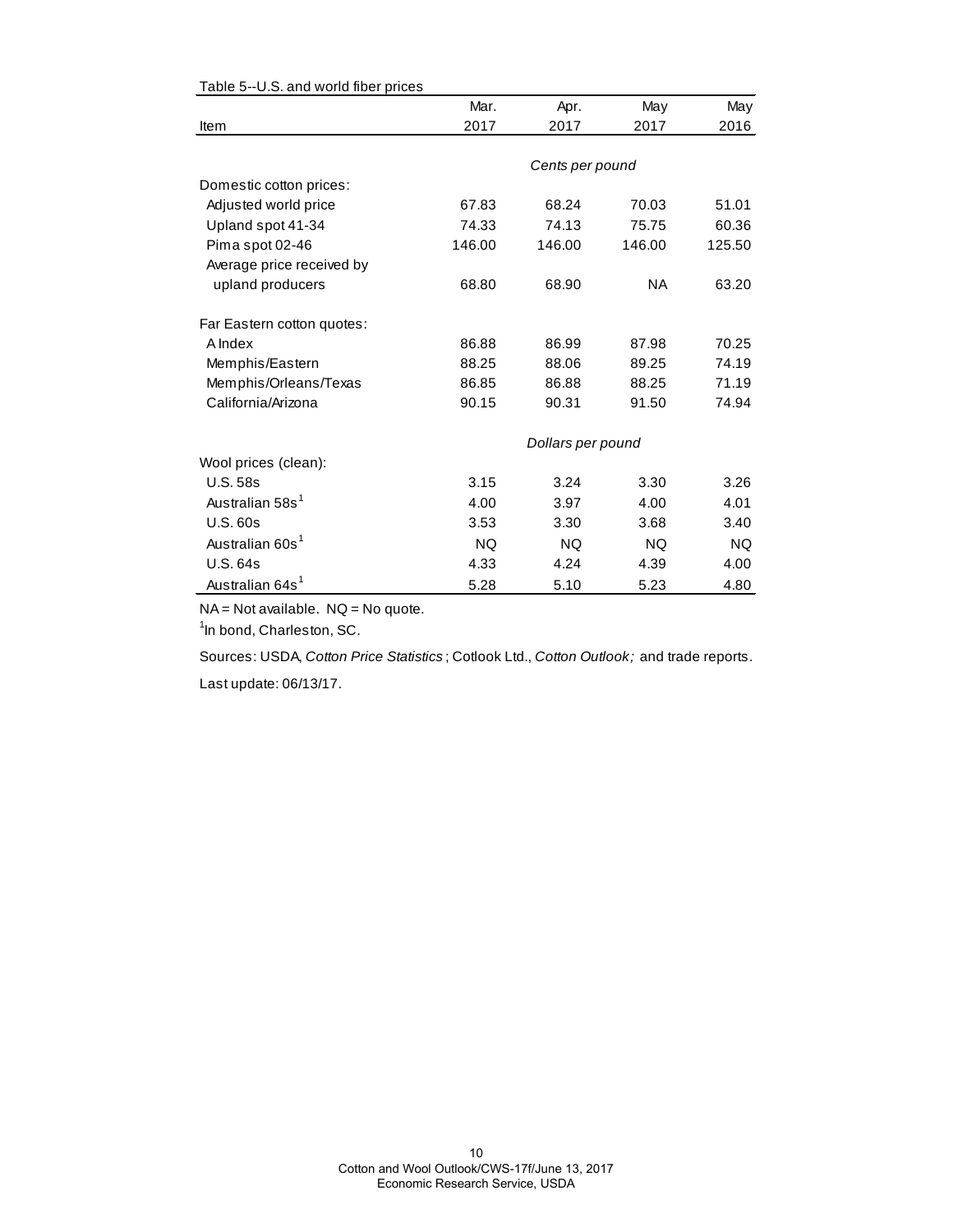| rable 6--0.5. textile imports, by liber | Feb.         | Mar.      | Apr.      | Apr.      |  |
|-----------------------------------------|--------------|-----------|-----------|-----------|--|
| Item                                    | 2017         | 2017      | 2017      | 2016      |  |
|                                         | 1,000 pounds |           |           |           |  |
| Yarn, thread, and fabric:               | 245,791      | 251,847   | 267,326   | 267,485   |  |
| Cotton                                  | 51,614       | 52,059    | 55,710    | 55,830    |  |
| Linen                                   | 21,097       | 22,126    | 19,995    | 19,735    |  |
| Wool                                    | 3,586        | 4,261     | 3,777     | 3,986     |  |
| Silk                                    | 506          | 526       | 584       | 513       |  |
| Synthetic                               | 168,988      | 172,874   | 187,261   | 187,421   |  |
| Apparel:                                | 856,911      | 799,628   | 804,252   | 784,670   |  |
| Cotton                                  | 453,285      | 433,693   | 417,716   | 417,985   |  |
| Linen                                   | 9,433        | 8,446     | 9,594     | 9,342     |  |
| Wool                                    | 18,799       | 17,260    | 17,827    | 18,429    |  |
| Silk                                    | 9,662        | 9,137     | 9,119     | 8,868     |  |
| Synthetic                               | 365,732      | 331,092   | 349,995   | 330,046   |  |
| Home furnishings:                       | 236,276      | 234,304   | 251,216   | 219,767   |  |
| Cotton                                  | 134,489      | 147,610   | 143,698   | 131,991   |  |
| Linen                                   | 1,669        | 1,002     | 1,205     | 765       |  |
| Wool                                    | 440          | 380       | 515       | 337       |  |
| Silk                                    | 177          | 120       | 145       | 146       |  |
| Synthetic                               | 99,501       | 85,192    | 105,654   | 86,528    |  |
| Floor coverings:                        | 84,844       | 85,258    | 89,298    | 84,773    |  |
| Cotton                                  | 10,714       | 10,399    | 10,616    | 10,370    |  |
| Linen                                   | 28,356       | 25,717    | 30,357    | 24,384    |  |
| Wool                                    | 9,062        | 10,364    | 10,052    | 10,458    |  |
| Silk                                    | 2,385        | 2,649     | 2,829     | 2,737     |  |
| Synthetic                               | 34,326       | 36,129    | 35,444    | 36,823    |  |
| Total imports: <sup>1</sup>             | 1,436,665    | 1,380,929 | 1,423,502 | 1,367,080 |  |
| Cotton                                  | 653,740      | 646,845   | 631,170   | 619,285   |  |
| Linen                                   | 61,651       | 58,151    | 62,284    | 55,217    |  |
| Wool                                    | 32,013       | 32,395    | 32,331    | 33,363    |  |
| Silk                                    | 12,730       | 12,432    | 12,681    | 12,271    |  |
| Synthetic                               | 676,531      | 631,107   | 685,036   | 646,943   |  |

 $Table 6-11$ . S. textile importe, by fiber

Note: Raw-fiber-equivalent pounds. Data for 2016 are revised.

<sup>1</sup>Includes headgear.

U.S. Census Bureau. Sources: USDA, Economic Research Service; and U.S. Dept. of Commerce,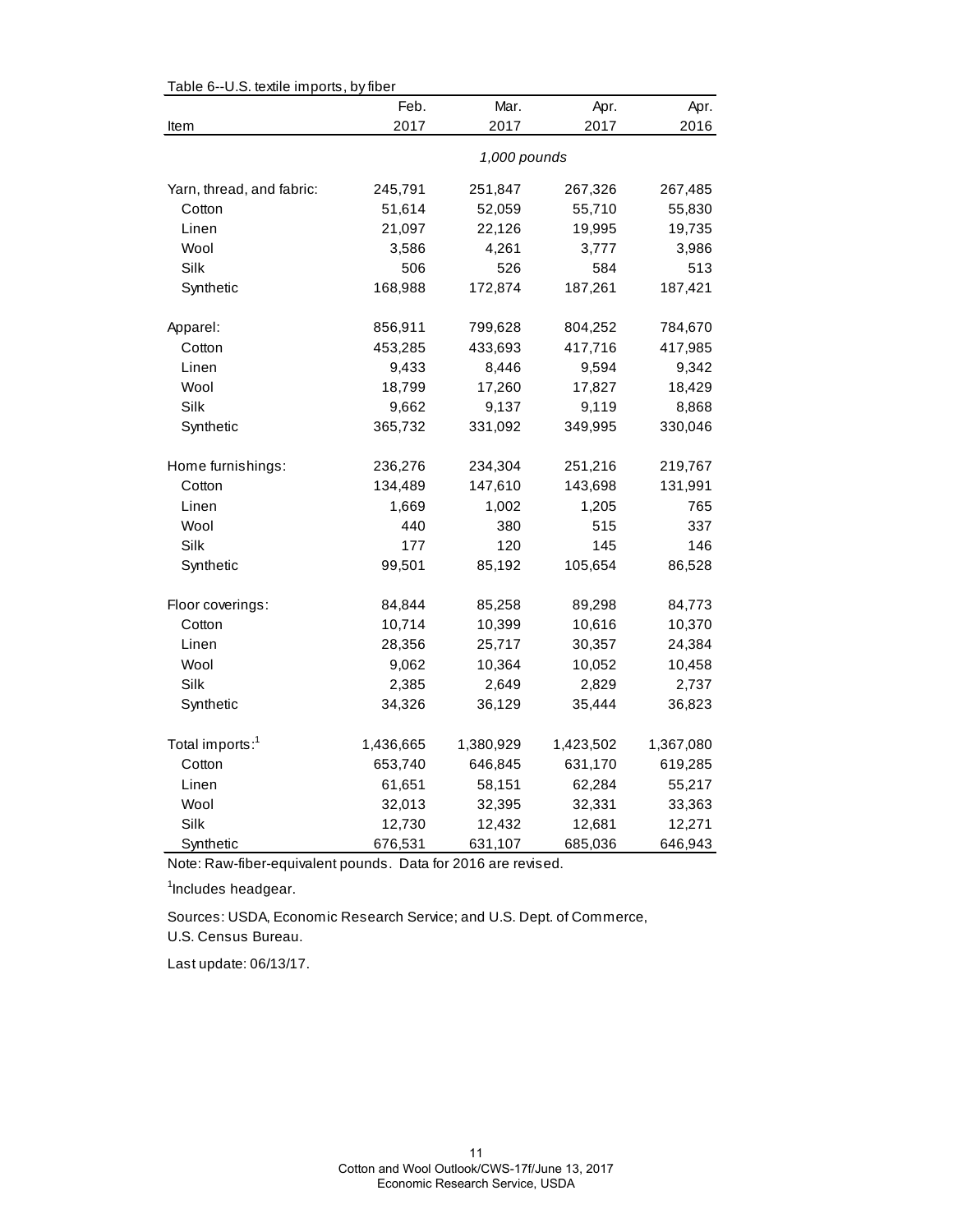| Table 7--0.5. textile exports, by liber | Feb.         | Mar.    | Apr.    | Apr.    |  |
|-----------------------------------------|--------------|---------|---------|---------|--|
| Item                                    | 2017         | 2017    | 2017    | 2016    |  |
|                                         | 1,000 pounds |         |         |         |  |
| Yarn, thread, and fabric:               | 236,983      | 258,603 | 225,252 | 244,826 |  |
| Cotton                                  | 129,594      | 136,981 | 119,465 | 132,481 |  |
| Linen                                   | 6,290        | 6,871   | 6,219   | 6,450   |  |
| Wool                                    | 2,618        | 2,806   | 2,446   | 2,638   |  |
| Silk                                    | 893          | 1,102   | 955     | 1,163   |  |
| Synthetic                               | 97,589       | 110,843 | 96,168  | 102,094 |  |
| Apparel:                                | 24,869       | 28,810  | 24,626  | 27,270  |  |
| Cotton                                  | 11,216       | 12,785  | 10,947  | 12,537  |  |
| Linen                                   | 332          | 377     | 328     | 311     |  |
| Wool                                    | 1,888        | 2,243   | 1,811   | 1,576   |  |
| Silk                                    | 1,183        | 1,336   | 1,108   | 1,051   |  |
| Synthetic                               | 10,251       | 12,069  | 10,432  | 11,795  |  |
| Home furnishings:                       | 4,210        | 4,415   | 3,998   | 4,023   |  |
| Cotton                                  | 1,796        | 2,153   | 1,990   | 1,974   |  |
| Linen                                   | 145          | 206     | 166     | 197     |  |
| Wool                                    | 100          | 71      | 48      | 67      |  |
| Silk                                    | 88           | 106     | 92      | 143     |  |
| Synthetic                               | 2,082        | 1,879   | 1,702   | 1,642   |  |
| Floor coverings:                        | 26,690       | 27,744  | 25,968  | 25,753  |  |
| Cotton                                  | 2,092        | 2,310   | 2,241   | 1,950   |  |
| Linen                                   | 1,058        | 1,123   | 1,228   | 970     |  |
| Wool                                    | 1,385        | 1,593   | 1,289   | 1,085   |  |
| Silk                                    | 54           | 42      | 62      | 26      |  |
| Synthetic                               | 22,101       | 22,676  | 21,149  | 21,723  |  |
| Total exports: <sup>1</sup>             | 292,972      | 319,944 | 280,093 | 302,090 |  |
| Cotton                                  | 144,776      | 154,341 | 134,729 | 149,020 |  |
| Linen                                   | 7,833        | 8,590   | 7,951   | 7,936   |  |
| Wool                                    | 5,999        | 6,725   | 5,604   | 5,375   |  |
| Silk                                    | 2,218        | 2,585   | 2,217   | 2,383   |  |
| Synthetic                               | 132,147      | 147,703 | 129,593 | 137,375 |  |

Table 7--U.S. textile exports, by fiber

Note: Raw-fiber-equivalent pounds. Data for 2016 are revised.

<sup>1</sup>Includes headgear.

Sources: USDA, Economic Research Service; U.S. Dept. of Commerce,

U.S. Census Bureau.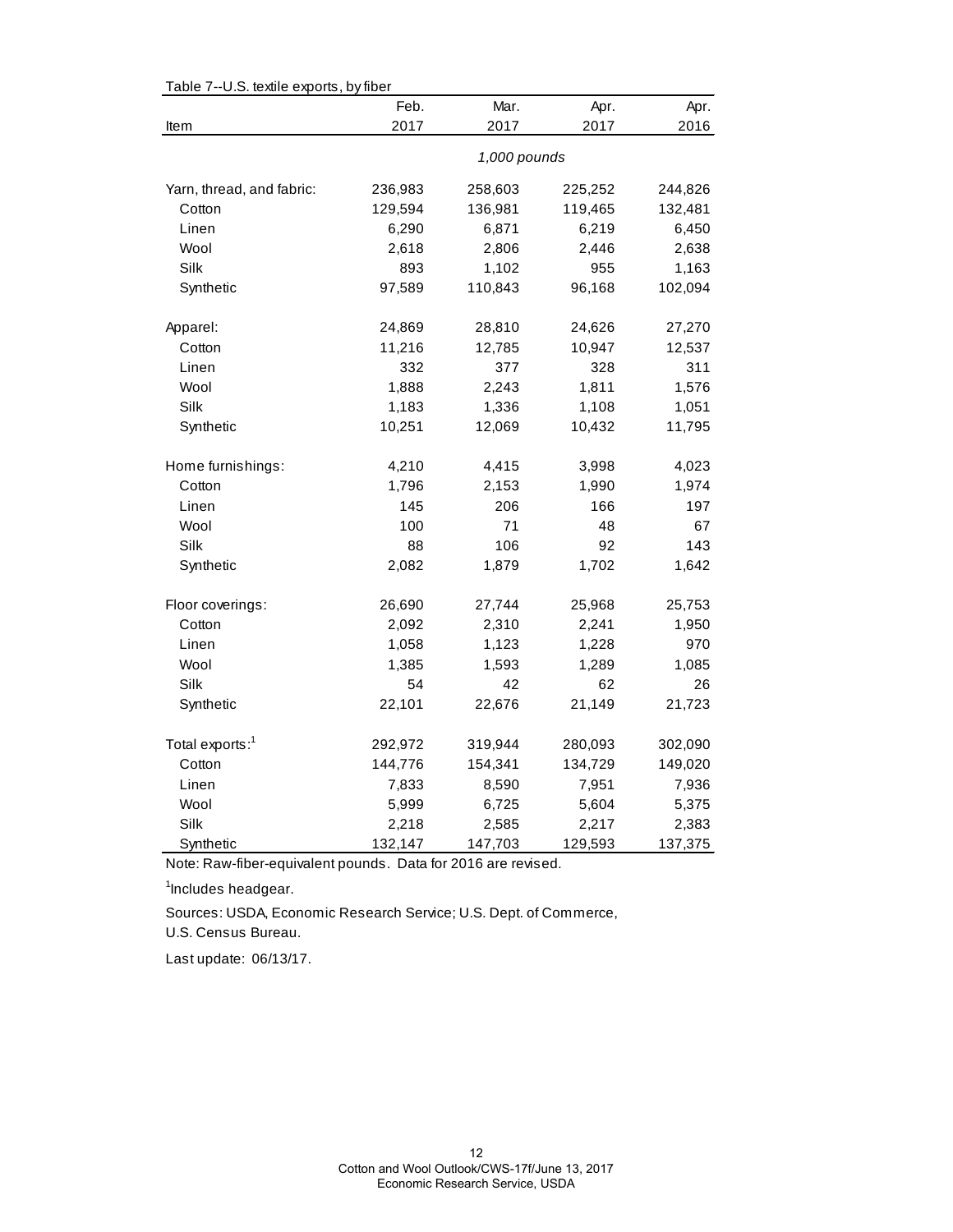| Table 8--U.S. cotton textile imports, by origin |              |         |         |         |  |
|-------------------------------------------------|--------------|---------|---------|---------|--|
|                                                 | Feb.         | Mar.    | Apr.    | Apr.    |  |
| Region/country                                  | 2017         | 2017    | 2017    | 2016    |  |
|                                                 | 1,000 pounds |         |         |         |  |
| North America                                   | 123,696      | 141,572 | 119,987 | 128,935 |  |
| Canada                                          | 2,604        | 2,924   | 2,698   | 2,959   |  |
| Dominican Republic                              | 7,148        | 10,607  | 7,932   | 8,134   |  |
| El Salvador                                     | 17,776       | 21,296  | 15,481  | 20,811  |  |
| Guatemala                                       | 6,465        | 7,803   | 6,041   | 7,602   |  |
| Haiti                                           | 10,482       | 12,646  | 12,034  | 12,060  |  |
| Honduras                                        | 24,997       | 27,681  | 24,462  | 23,264  |  |
| Mexico                                          | 37,245       | 38,618  | 34,635  | 39,705  |  |
| Nicaragua                                       | 16,896       | 19,925  | 16,640  | 14,359  |  |
| South America                                   | 3,842        | 4,636   | 4,152   | 3,627   |  |
| Colombia                                        | 1,771        | 2,274   | 1,780   | 1,518   |  |
| Peru                                            | 1,848        | 1,877   | 1,981   | 1,842   |  |
| Europe                                          | 12,667       | 15,354  | 15,721  | 13,173  |  |
| Germany                                         | 817          | 1,134   | 1,245   | 1,079   |  |
| Italy                                           | 1,434        | 1,816   | 1,646   | 1,602   |  |
| Portugal                                        | 1,297        | 1,900   | 1,361   | 1,018   |  |
| Turkey                                          | 6,436        | 6,968   | 8,652   | 6,593   |  |
| Asia                                            | 502,137      | 471,908 | 479,786 | 460,635 |  |
| <b>Bahrain</b>                                  | 1,057        | 1,987   | 1,170   | 2,211   |  |
| Bangladesh                                      | 53,808       | 52,990  | 46,163  | 47,164  |  |
| Cambodia                                        | 12,904       | 12,226  | 12,073  | 13,088  |  |
| China                                           | 196,230      | 144,728 | 189,661 | 168,283 |  |
| Hong Kong                                       | 725          | 477     | 623     | 850     |  |
| India                                           | 80,249       | 92,044  | 79,303  | 73,793  |  |
| Indonesia                                       | 22,430       | 23,219  | 19,885  | 20,647  |  |
| <b>Israel</b>                                   | 502          | 565     | 527     | 428     |  |
| Japan                                           | 1,060        | 1,272   | 1,403   | 1,470   |  |
| Jordan                                          | 3,955        | 5,821   | 4,221   | 3,568   |  |
| Malaysia                                        | 2,296        | 1,845   | 2,122   | 2,306   |  |
| Pakistan                                        | 52,882       | 60,228  | 49,095  | 56,212  |  |
| Philippines                                     | 2,771        | 3,201   | 2,618   | 3,352   |  |
| South Korea                                     | 4,456        | 5,058   | 4,861   | 5,589   |  |
| Sri Lanka                                       | 7,223        | 7,887   | 6,664   | 7,634   |  |
| Taiwan                                          | 1,449        | 1,759   | 1,730   | 1,751   |  |
| Thailand                                        | 4,187        | 4,420   | 4,122   | 4,184   |  |
| Vietnam                                         | 52,973       | 50,397  | 52,383  | 46,904  |  |
| Oceania                                         | 35           | 45      | 41      | 63      |  |
| Africa                                          | 11,363       | 13,329  | 11,482  | 12,851  |  |
| Egypt                                           | 5,700        | 6,561   | 5,292   | 6,327   |  |
| Kenya                                           | 1,746        | 1,891   | 1,754   | 2,218   |  |
| Lesotho                                         | 1,386        | 1,907   | 1,836   | 1,885   |  |
| Mauritius                                       | 484          | 630     | 644     | 639     |  |
| World <sup>1</sup>                              | 653,740      | 646,845 | 631,170 | 619,285 |  |

Table 8--U.S. cotton textile imports, by origin

Note: Raw-fiber-equivalent pounds. Data for 2016 are revised.

<sup>1</sup>Regional totals may not sum to world totals due to rounding.

Sources: USDA, Economic Research Service; and U.S. Dept. of Commerce,

U.S. Census Bureau.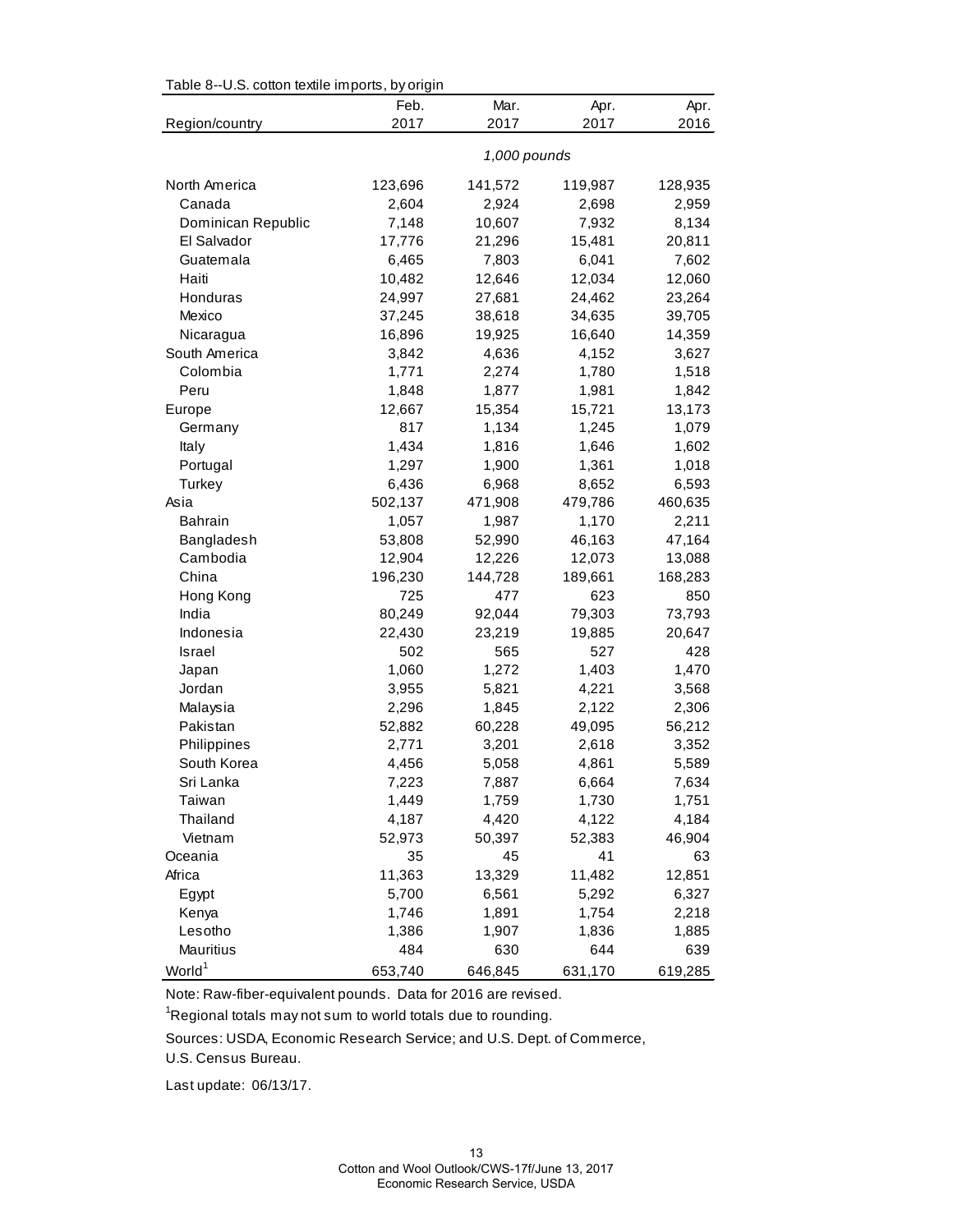| rable 9--0.5. Collon lexine exports, by destination |              |         |         |         |  |
|-----------------------------------------------------|--------------|---------|---------|---------|--|
|                                                     | Feb.         | Mar.    | Apr.    | Apr.    |  |
| Region/country                                      | 2017         | 2017    | 2017    | 2016    |  |
|                                                     | 1,000 pounds |         |         |         |  |
| North America                                       | 121,866      | 132,611 | 111,681 | 125,551 |  |
| <b>Bahamas</b>                                      | 237          | 311     | 284     | 135     |  |
| Canada                                              | 8,620        | 9,943   | 8,972   | 9,840   |  |
| Costa Rica                                          | 146          | 234     | 141,009 | 344     |  |
| Dominican Republic                                  | 19,661       | 21,185  | 19,299  | 16,342  |  |
| El Salvador                                         | 3,713        | 3,670   | 3,482   | 3,918   |  |
| Guatemala                                           | 2,256        | 2,192   | 1,647   | 2,725   |  |
| Haiti                                               | 852          | 771     | 1,022   | 567     |  |
| Honduras                                            | 61,868       | 68,165  | 55,076  | 67,038  |  |
| Mexico                                              | 20,839       | 22,131  | 18,289  | 21,120  |  |
| Nicaragua                                           | 2,888        | 3,263   | 2,800   | 2,637   |  |
| Panama                                              | 192          | 250     | 315     | 329     |  |
| South America                                       | 5,538        | 5,029   | 5,318   | 6,188   |  |
| <b>Brazil</b>                                       | 319          | 515     | 311     | 362     |  |
| Chile                                               | 134          | 302     | 250     | 197     |  |
| Colombia                                            | 3,677        | 2,721   | 3,139   | 4,333   |  |
| Peru                                                | 1,098        | 1,150   | 1,219   | 913     |  |
| Europe                                              | 2,066        | 2,725   | 2,112   | 3,723   |  |
| Belgium                                             | 179          | 406     | 114     | 306     |  |
| France                                              | 103          | 112     | 79      | 104     |  |
| Germany                                             | 279          | 430     | 392     | 392     |  |
| Italy                                               | 137          | 119     | 225     | 169     |  |
| Netherlands                                         | 239          | 212     | 157     | 307     |  |
| Spain                                               | 128          | 104     | 109     | 87      |  |
| Switzerland                                         | 75           | 51      | 58      | 83      |  |
| United Kingdom                                      | 598          | 670     | 558     | 835     |  |
| Asia                                                | 11,756       | 10,578  | 11,796  | 10,379  |  |
| China                                               | 7,313        | 6,202   | 7,265   | 6,954   |  |
| Hong Kong                                           | 305          | 337     | 421     | 420     |  |
| India                                               | 203          | 187     | 294     | 170     |  |
| Israel                                              | 125          | 210     | 229     | 192     |  |
| Japan                                               | 653          | 913     | 913     | 721     |  |
| Saudi Arabia                                        | 60           | 45      | 92      | 120     |  |
| Singapore                                           | 158          | 118     | 155     | 108     |  |
| South Korea                                         | 873          | 778     | 514     | 508     |  |
| Taiwan                                              | 166          | 214     | 145     | 146     |  |
| United Arab Emirates                                | 328          | 429     | 296     | 206     |  |
| Vietnam                                             | 132          | 273     | 237     | 359     |  |
| Oceania                                             | 570          | 560     | 504     | 441     |  |
| Australia                                           | 459          | 427     | 396     | 314     |  |
| Africa                                              | 2,980        | 2,837   | 3,318   | 2,739   |  |
| Morocco                                             | 2,670        | 2,672   | 3,030   | 2,513   |  |
| World <sup>1</sup>                                  | 144,776      | 154,341 | 134,729 | 149,020 |  |

Table 9--U.S. cotton textile exports, by destination

Note: Raw-fiber-equivalent pounds. Data for 2016 are revised.

 ${}^{1}$ Regional totals may not sum to world totals due to rounding.

Sources: USDA, Economic Research Service; and U.S. Dept. of Commerce,

U.S. Census Bureau.